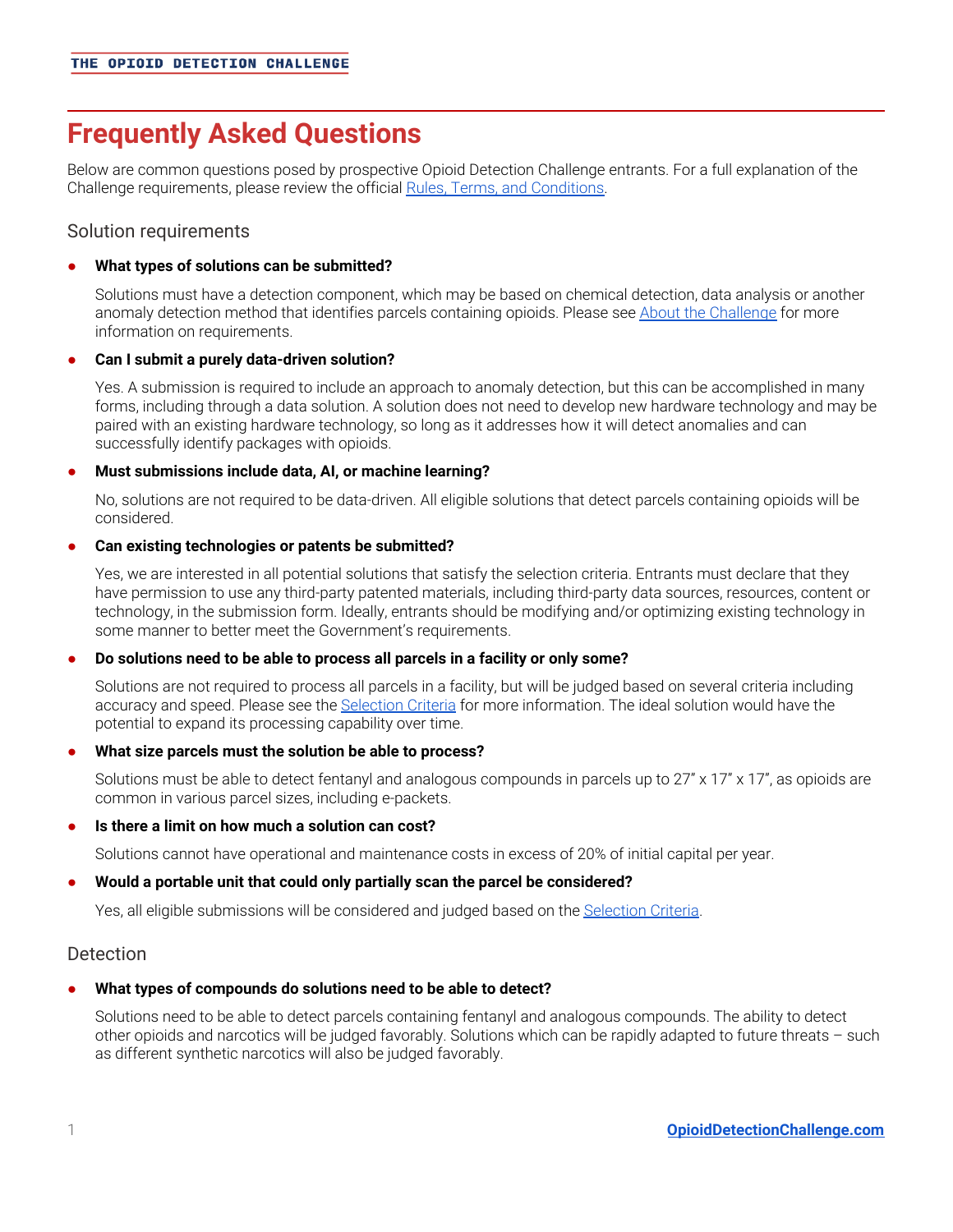#### **● Which packaging materials need to be considered beyond paper and cardboard?**

There is no formal specification or limitation regarding packaging materials to consider for a solution. A tremendous variety of materials are used in the mail today to avoid detection, and the techniques are always changing. Sometimes illicit drugs are even formed into other materials.

#### **● Is there interest in differentiating the detection of fentanyl from pharmaceuticals?**

Most instances of pharmaceuticals sent in the mail are also not legal and are therefore of interest. Detection of all illegally sent drugs is important.

#### **● Do solutions need to be able to detect opioids real time?**

The sooner a harmful material is detected, the sooner it can be mitigated. Real-time detection is, therefore, ideal. Swift detection should be the goal of innovators, but a lack of real-time detection will not specifically disqualify an otherwise strong solution. Please reference the Target [Performance](https://www.opioiddetectionchallenge.com/additional-resources/#target-performance-metrics) Metrics table on the Additional [Resources](https://www.opioiddetectionchallenge.com/additional-resources/) page for further guidance.

# IP and Eligibility

#### **● Can I submit more than one time?**

Yes, entrants may submit more than one differing entry.

#### **● Can teammates change between Stage 1 and Stage 2?**

Yes, teammates can change between stages, and we anticipate teams may make additions to address the need for higher fidelity in Stage 2.

#### **● Who owns the IP?**

Entrants retain full ownership of their submissions. The government reserves the right to enter into good faith negotiations for license rights associated with the submission. For more information, please refer to the [Rules,](https://www.opioiddetectionchallenge.com/rules-terms-conditions/) Terms, and [Conditions.](https://www.opioiddetectionchallenge.com/rules-terms-conditions/)

# **● Who is allowed to enter the competition?**

Anyone that meets the eligibility requirements can enter the competition, including solvers from eligible countries outside the United States. Felons and those on government exclusion lists cannot enter the competition. Individuals under the age of 18 cannot serve as a Team Lead, which is the primary point of contact for a submission. Additionally, government employees applying as individuals or on behalf of otherwise eligible organizations are responsible for ensuring that their participation is permitted by the Rules, Terms, and [Conditions](https://www.opioiddetectionchallenge.com/rules-terms-conditions/).

#### • How do we know if an idea has been previously considered or has a patent or partial patent attached?

IP of existing patents are the responsibility of the solver to identify in advance.

#### The mail inspection process and environment

#### **● How is the U.S. Postal Inspection Service involved with detection in the field?**

Customs and Border Protection is primarily responsible for detection within the International Service Centers. The U.S. Postal Inspection Service coordinates with CBP to enable their work in International Service Centers. USPIS is responsible for conducting interdictions and investigations of dangerous and illicit goods within the domestic mail system.

**● What power and networking capability is available? Is wi-fi available in the facilities?**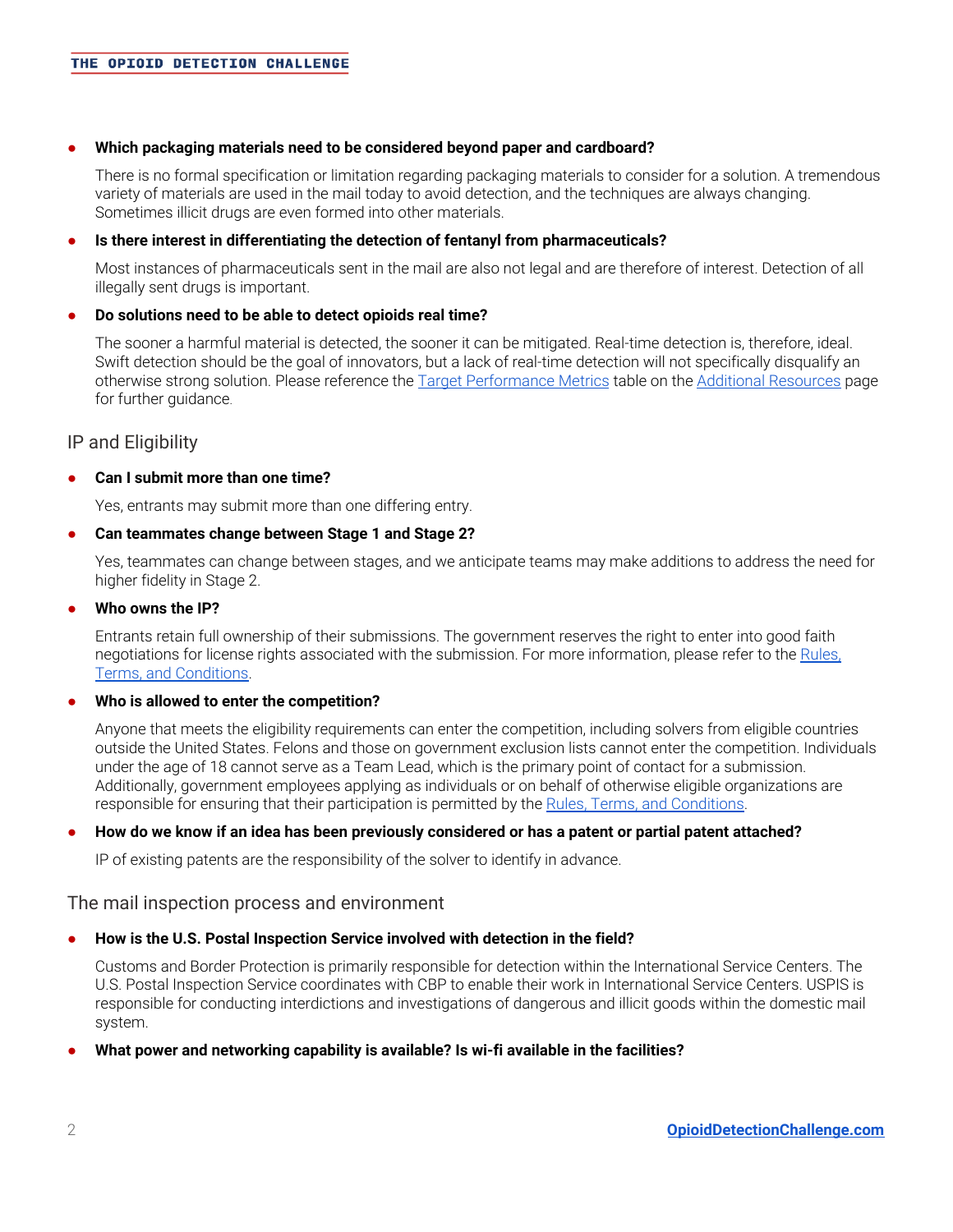#### THE OPIOID DETECTION CHALLENGE

Standard electrical and Ethernet connectivity will be available in facilities where the solutions are planned for deployment. Wireless technology (Wi-Fi) is commonly unavailable in these settings and further presents a security risk for data transmission. Solvers should not expect Wi-Fi to support their solution.

#### **● Do postal inspectors and customs officers currently use physical characteristics to identify risky packages?**

Yes. Inspectors do currently use physical characteristics to identify risky packages.

Please refer to the international mail system [process](http://www.opioiddetectionchallenge.com/wp-content/uploads/2019/02/Opioids_ProcessMap_02.27.2019.pdf) map, available on the Additional [Resources](https://www.opioiddetectionchallenge.com/additional-resources/) page of the Challenge website, for more details on the inspection process.

#### **● Which characteristics on the outside of mail parcels could be considered by solvers?**

Some characteristics that solvers can consider include shape/dimension, packaging, labels, and postmarks.

#### **● Will it be possible to tell if a parcel has been previously inspected by an inspection officer?**

Parcels are not marked if they have been inspected by an officer, and no indicators are currently provided on whether or not a parcel has been inspected.

#### **● Are you planning to work with origin countries for their cooperation in interdiction?**

The U.S. Government is working with many countries on interdiction.

#### Sample data

**● What kind of sample data is available and who will supply the data?**

X-ray scans of parcels that contain opioids, supplied by Customs and Border Protection, are available on the Additional [Resources](https://www.opioiddetectionchallenge.com/additional-resources/) page of the website. In Stage 2 we anticipate making available larger and more comprehensive datasets to selected finalists, along with associated metadata.

**● Is there structured data available (such as height, weight, etc.) to complement the sample images?**

This data is not currently collected, but might be available in Stage 2.

#### **● Are the images provided of actual fentanyl or surrogates?**

The images included on the Additional [Resources](https://www.opioiddetectionchallenge.com/additional-resources/) page all contain fentanyl, cocaine, or methamphetamine.

#### **● Will Stage 2 datasets contain x-ray images or images of the exterior of the packages?**

We anticipate having both in Stage 2.

#### Stage 2

#### **● Can you tell us more about what will occur at the test event?**

Stage 2 finalists will need to send their prototype to the facility and may elect to be present for testing. We will aim to have testing of each prototype take less than one day. A standard testing approach will be applied to solutions, and test plans will be finalized based on the specifics of the technologies being tested. More details will be provided to finalists by the beginning of the virtual accelerator. Test results will be a factor in determining the Stage 2 winners, but not the sole basis for selection.

#### **● What do Stage 2 prototypes need to be capable of?**

Prototypes must be able to demonstrate effective detection of opioids without disrupting the flow of mail, and without penetrating or pretreating parcels in any way.

#### **● If I win Stage 1, am I required to participate in Stage 2?**

Yes. As part of their acceptance of the cash prize, finalists selected in Stage 1 must agree to participate in Stage 2.